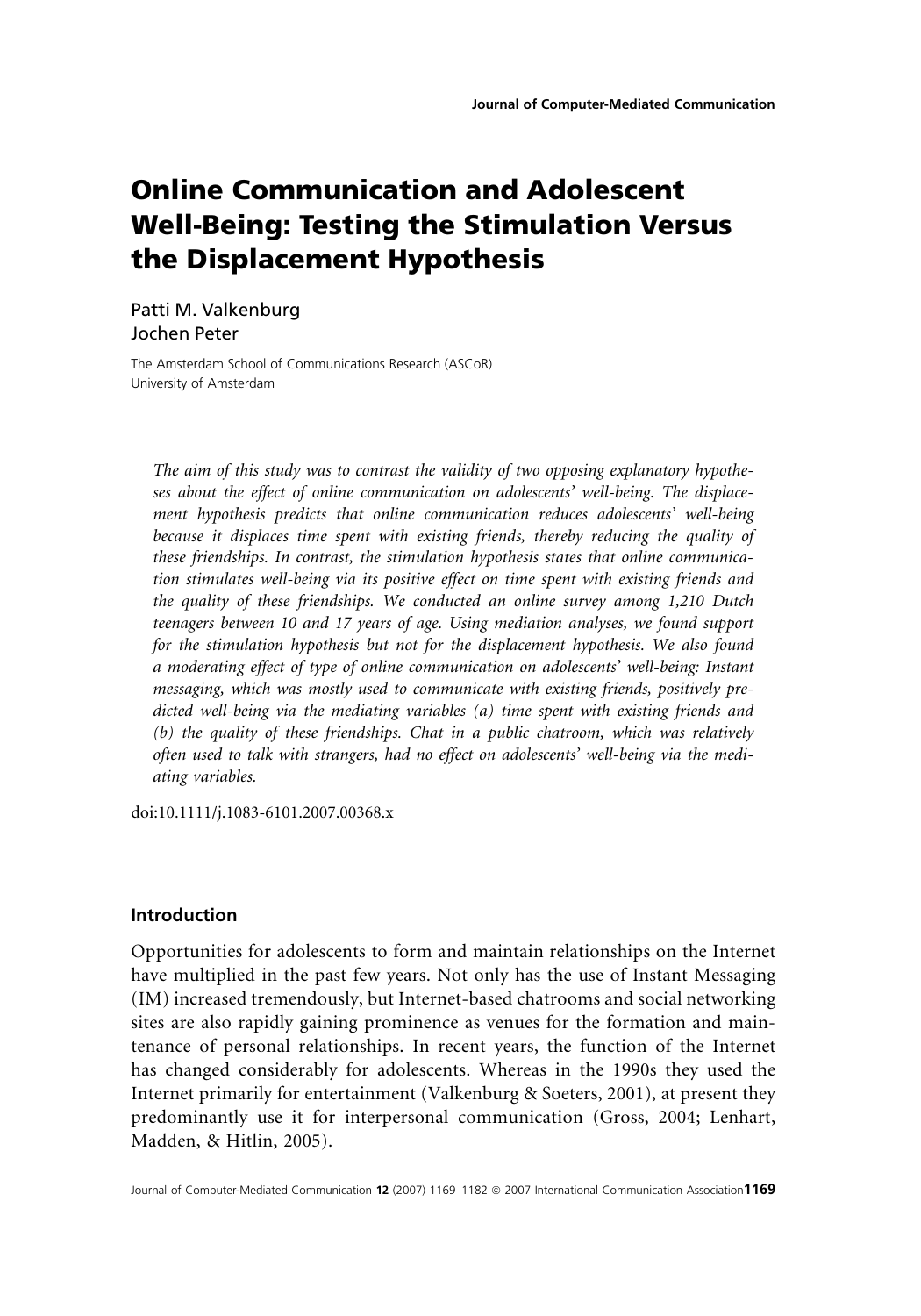The rapid emergence of the Internet as a communication venue for adolescents has been accompanied by diametrically opposed views about its social consequences. Some authors believe that online communication hinders adolescents' well-being because it displaces valuable time that could be spent with existing friends (e.g., Kraut et al., 1998; Nie, 2001; Nie, Hillygus, & Erbring, 2002). For example, Kraut et al. (1998) argue that ''by using the Internet, people are substituting poorer quality social relationships for better relationships, that is, substituting weak ties for strong ones'' (p. 1028). Adherents of this displacement hypothesis assume that the Internet motivates adolescents to form online contacts with strangers rather than to maintain friendships with their offline peers. Because online contacts are seen as superficial weak-tie relationships that lack feelings of affection and commitment, the Internet is believed to reduce the quality of adolescents' existing friendships and, thereby, their well-being.

Conversely, other authors suggest that online communication may enhance the quality of adolescents' existing friendships and, thus, their well-being. Adherents of this stimulation hypothesis argue that more recent online communication technologies, such as IM, encourage communication with existing friends (Bryant, Sanders-Jackson, & Smallwood, 2006). Much of the time adolescents spend alone with computers is actually used to keep up existing friendships (Gross, 2004; Subrahmanyam, Kraut, Greenfield, & Gross, 2000; Valkenburg & Peter, 2007). If adolescents use the Internet primarily to maintain contacts with their existing friends, the prerequisite for a displacement effect is not fulfilled. After all, if existing friendships are maintained through the Internet, it is implausible that the Internet reduces the quality of these friendships and, thereby, adolescents' well-being (Valkenburg & Peter, 2007).

Several studies have investigated the effect of Internet use on the quality of existing relationships and well-being. Some of these studies used depression or loneliness measures as indicators of well-being; others employed measures of lifesatisfaction or positive/negative affect. The studies have provided mixed results: Some have yielded results in agreement with the displacement hypothesis (Kraut et al., 1998; Morgan & Cotten, 2003, for surfing; Nie, 2001; Nie, Hillygus, & Erbring, 2002; Weiser, 2001). Others have produced results in support of the stimulation hypothesis. They demonstrated, for example, that Internet use is positively related to time spent with existing friends (Kraut et al., 2002), to the closeness of existing friendships (Valkenburg & Peter, 2007), and to well-being (Kraut et al., 2002, study 1; Morgan & Cotten, 2003, for email and chat; Shaw & Gant, 2002). Finally, several other studies produced no significant results (Gross, 2004; Kraut et al., 2002, study 2; Jackson, von Eye, Barbatsis, Biocca, Fitzgerald, & Zhao, 2004; LaRose, Ghuay, & Bovin, 2002; Mesch, 2001, 2003; Sanders, Field, Diego, & Kaplan, 2000; Waestlund, Norlander, & Archer, 2001).

At least one omission in earlier research may contribute to the inconsistent findings regarding the Internet-well-being relationship. Most research to date has been descriptive or exploratory in nature. The studies investigate direct linear relationships between Internet use and one or more dependent variables, such as social

1170Journal of Computer-Mediated Communication 12 (2007) 1169-1182 @ 2007 International Communication Association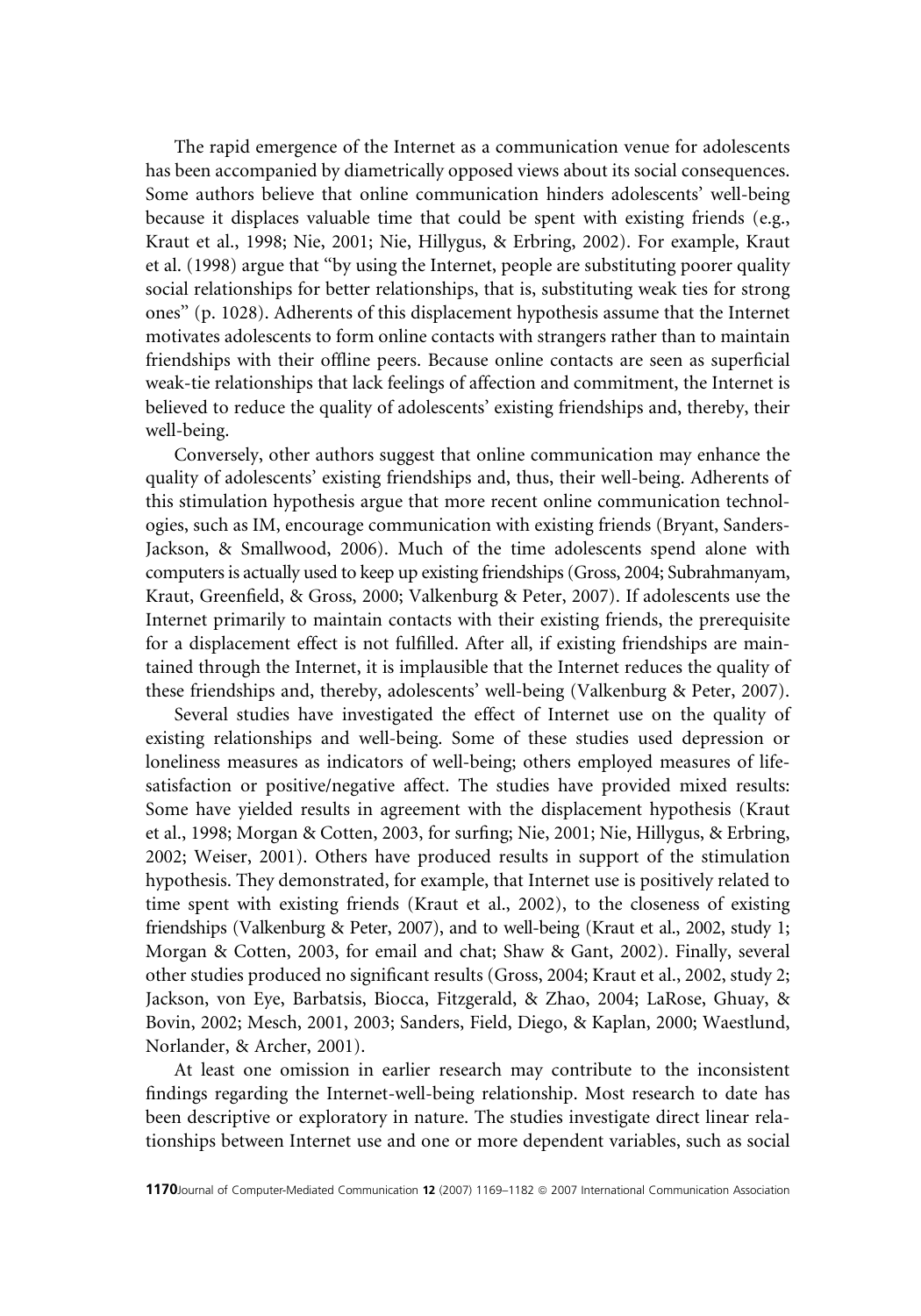involvement, depression, or loneliness (Matei & Ball-Rokeach, 2001). Hardly any research has been based on a-priori explanatory hypotheses regarding how Internet use is related to well-being. More importantly, there is no research that contrasts opposing explanatory hypotheses in the same study. With some exceptions (LaRose et al., 2001; Morgan & Cotten, 2003; Weiser, 2001), most research has conceptualized the relationship between Internet use and well-being as a simple stimulus-response process. Little research has hypothesized possible mediating variables that might cause a displacement or stimulating effect of Internet use on well-being.

The main aim of this study is to fill the gap in earlier research and pit the predictions of the displacement hypothesis against those of the stimulation hypothesis. By empirically studying the validity of the processes proposed by the two hypotheses, we hope to improve theory formation and contribute to a more profound understanding of the social consequences of the Internet. In fact, the two hypotheses are based on the same two mediators. Both hypotheses state that online communication affects adolescents' well-being through its influence on (1) their time spent with existing friends and (2) the quality of these friendships. However, the displacement hypothesis assumes a negative effect from online communication on time spent with existing friends, whereas the stimulation hypothesis predicts a positive relationship between these two variables. The two opposing hypotheses are stated below and modeled through paths 1a and 1b in Figure 1:

H1a: Online communication will reduce time spent with existing friends.

H1b: Online communication will enhance time spent with existing friends.

As Figure 1 shows, apart from paths 1a and 1b, the remaining assumptions of the displacement and stimulation hypotheses are similar. Neither hypothesis predicts a direct relationship between online communication and well-being. Rather, both suggest that the influence of online communication on well-being will be mediated by the quality of friendships. There is general agreement that the quality of friendships is an important predictor of well-being (Hartup & Stevens, 1997). Quality friendships can form a powerful buffer against potential stressors in adolescence (Bukowski, 2001; Hartup, 2000), and adolescents with high-quality friendships



Figure 1 The displacement and the stimulation hypothesis modeled

Journal of Computer-Mediated Communication 12 (2007) 1169–1182 <sup>©</sup> 2007 International Communication Association 1171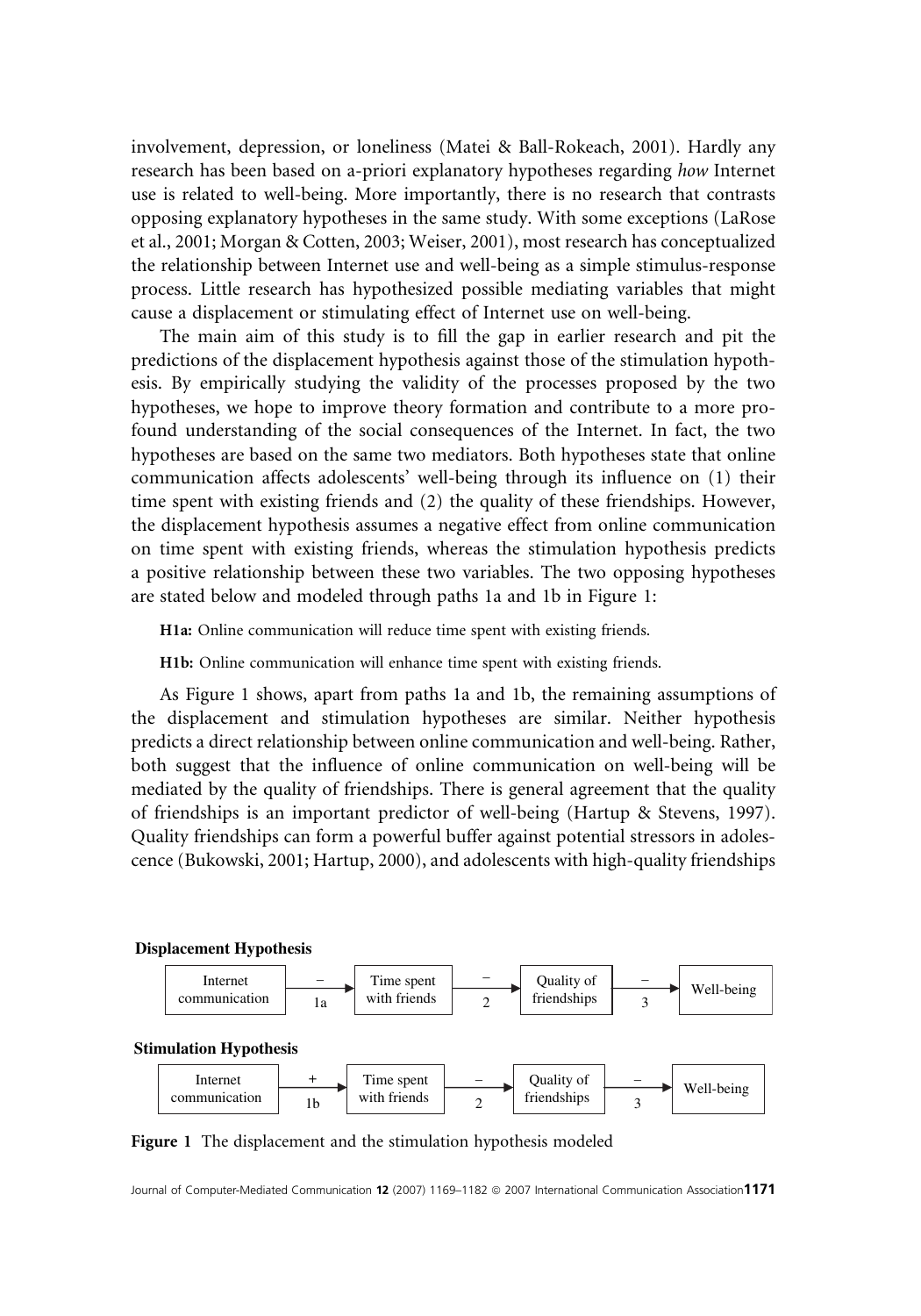are often more socially competent and happier than adolescents without such friendships (Hartup & Stevens, 1997). Based on these considerations, we hypothesize that if online communication influences well-being, it will be through its influence on the quality of existing friendships. Our second hypothesis, which is modeled via path 3 in Figure 1, therefore states:

H2: Adolescents' quality of friendships will positively predict their well-being and act as a mediator between online communication and well-being.

However, the relationship between online communication and the quality of friendships may also not be direct. Both the displacement and stimulation hypotheses assume that time spent with existing friends acts as a mediator between online communication and the quality of friendships. Based on these assumptions, we hypothesize an indirect relationship between online communication and the quality of friendships, via the time spent with existing friends (see paths 1a, 1b, and 2 in Figure 1):

H3: Adolescents' time spent with friends will predict the quality of their friendships and act as a mediator between online communication and the quality of friendships.

# Type of Online Communication: IM Versus Chat

In earlier Internet effects studies, the independent variable Internet use has often been treated as a one-dimensional concept. This may be another important reason why the findings of these studies are so mixed (Baym, Zhang, & Lin, 2004). Many studies only employed a measure of daily or weekly time spent on the Internet and did not distinguish between different types of Internet use, such as surfing or online communication (e.g., Kraut et al., 1998, 2002). Such a simple conceptualization of the independent variable was already problematic when investigating traditional broadcast media (Baym, Zhang, & Lin, 2004; Jung, Qio, & Kim, 2001), but it becomes even more problematic when researching effects of multi-use platforms such as the Internet (Jung, Qio, & Kim, 2001).

It is quite possible that daily time spent on the Internet does not affect one's wellbeing, whereas certain types of Internet use do have such an effect. In this study, we focus on the type of Internet use that is theoretically most likely to influence wellbeing and the quality of existing friendships: online communication. We believe that if the Internet influences well-being, it will be through its potential to alter the nature of social interaction through the use of online communication technologies. In this study, well-being is defined as happiness or a positive evaluation of one's life in general (Diener, 1984; Diener, Suh, Luca, & Smith, 1999).

Online communication in itself is a multidimensional concept. We focus on two types of communication that are often used by adolescents: IM and chat in public chatrooms (Lenhart, Madden, & Hitlin, 2005; Valkenburg & Peter, 2007). Both types of online communication are synchronous and often used for private communication. However, they differ in several respects. First, whereas chat in a public chatroom is often based on anonymous communication between unacquainted partners,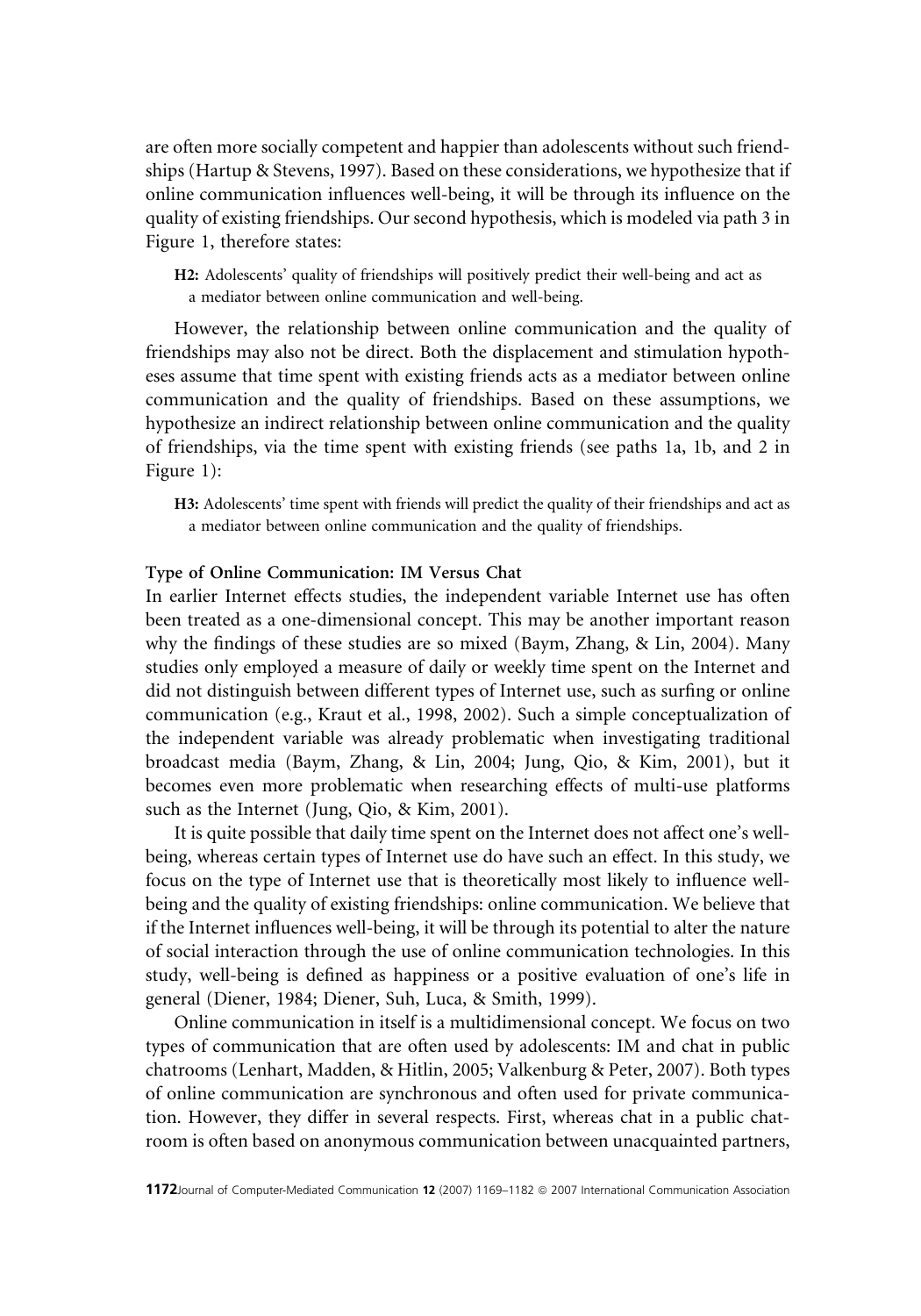IM mostly involves non-anonymous communication between acquainted partners (Bryant et al., 2006; Valkenburg & Peter, 2007). Second, whereas chat is more often used to *form* relationships, IM is typically used to *maintain* relationships (Grinter & Palen, 2004). Although there is no previous research on the social consequences of IM versus chat, it is entirely possible that these two types of online communication differ in their potential to influence the quality of existing friendships and well-being. For example, IM, as used to maintain friendships, may contribute positively to the quality of existing relationships and well-being, whereas chat in a public chatroom may have the opposite or no effect. The second aim of our study is to investigate the differential effects of IM versus chat on well-being and the two mediating variables. Because previous research does not allow us to formulate a hypothesis regarding these differential effects of different types of online communication, our research question asks:

RQ1: How do the causal predictions of the displacement and stimulation hypothesis differ for IM and chat in a public chatroom?

# Method

# Sample

In December 2005, an online survey was conducted among 1,210 Dutch adolescents between 10 and 17 years of age (53% girls, 47% boys). Sampling and fieldwork were done by Qrius, a market research company in Amsterdam, the Netherlands. Respondents were recruited from an existing online panel managed by Qrius. The sample was representative of Dutch children and adolescents who use the Internet in terms of age, gender, and education. Prior to the implementation of the survey, institutional approval, parental consent, and adolescents' informed consent were obtained. Adolescents were notified that the study would be about Internet and well-being and that they could stop participation at any time they wished. We took the following measures to improve the confidentiality, anonymity, and privacy of the response process (Mustanski, 2001): On the introduction screen of the online questionnaire, we emphasized that the answers would be analyzed only by us, the principal investigators. Moreover, we ensured the respondents that their answers would remain anonymous. Finally, respondents were asked to make sure that they filled in the questionnaire in privacy. Completing the questionnaire took about 15–20 minutes.

We preferred an online interviewing mode to more traditional modes of interviewing, such as face-to-face or telephone interviews. There is consistent research evidence that both adolescents and adults report sensitive behaviors more easily in computer-mediated interviewing modes than in non-computer-mediated modes, whereas for non-sensitive behaviors no differences in interviewing modes have been reported (e.g., Beebe, Harrison, McRae, Anderson, & Fulkerson, 1998; Brener et al., 2006; Tourangeau & Smith, 1996). Therefore, the response patterns in our study may have benefited from our choice of a computer-mediated interviewing mode as far as more intimate issues, such as the quality of friendships and well-being, are concerned.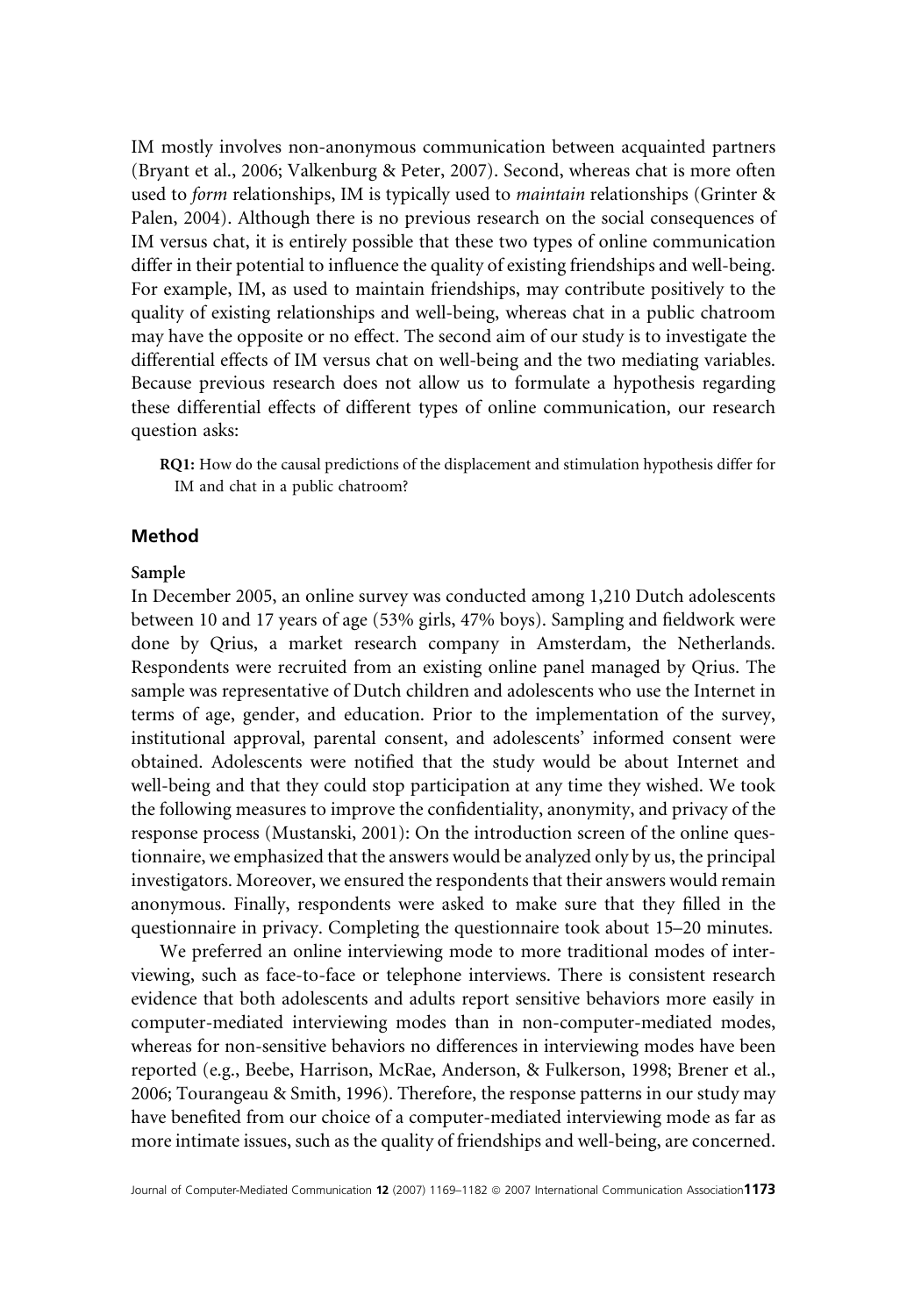## Measures

#### IM Use

We measured adolescents' IM use with four questions: (a) "On *weekdays* (Monday to and including Friday), how many days do you usually use IM?" (b) "On the weekdays (Monday to and including Friday) that you use IM, how long do you then usually use it?'' (c) ''During weekends (Saturday and Sunday), how many days do you usually use IM?" The response options were: (1) Only on Saturday; (2) Only on Sunday; (3) On both days; and (4) I do not use IM on the weekends. If respondents selected response options 1 to 3 in the question on IM weekend use, they were asked the following question for Saturday and/or Sunday: (d) ''On a Saturday (a Sunday), how long do you usually use IM?'' Respondents' IM use per week was calculated by multiplying the number of days per week that they used IM (range 0 through 7) by the number of minutes they used it on each day. This operationalization of weekly time spent with a medium has been proven valid for children older than 9 (Van der Voort & Vooijs, 1990). The mean time spent with IM per week was 15 hours and 15 minutes  $(SD = 21$  hours and 10 minutes).

# Chat Use

We measured respondents' chat use in the same way as their IM use. Using the same four questions, we asked the respondents to evaluate how much time per week they used chat in public chatrooms. The mean time spent with chat per week was 1 hour and 23 minutes ( $SD = 7$  hours and 30 minutes).

#### Time Spent with Friends

Time spent with existing friends was measured with three items that were adopted from the companionship subscale of Buhrmester's (1990) Network of Relationship Inventory. We first asked respondents to think of the friends they know from their offline environment, such as from school and the neighborhood. Then we asked them three questions: (a) ''How often do you meet with one or more of these friends?,'' (b) ''How often do you and these friends go to places and do things together?,'' and (c) ''How often do you go out and have fun with one or more of these friends?'' Response options ranged from 1 (never) to 9 (several times a day). The three items loaded on one factor, which explained 69% of the variance (Cronbach's alpha = .76;  $M = 5.78$ ;  $SD = 1.65$ ).

#### Quality of Friendships

The quality of existing friendships was measured with the relationship satisfaction (three items), approval (three items), and support (three items) subscales of Buhrmester's (1990) Network of Relationship Inventory. We asked respondents to think of the friends they know from their offline environment, such as from school and the neighborhood. Example items were: (1) ''How often are you happy with your relationship with these friends?'' (satisfaction), ''How often do these friends praise you for the kind of person you are?'' (approval), and (3) ''How often do you turn to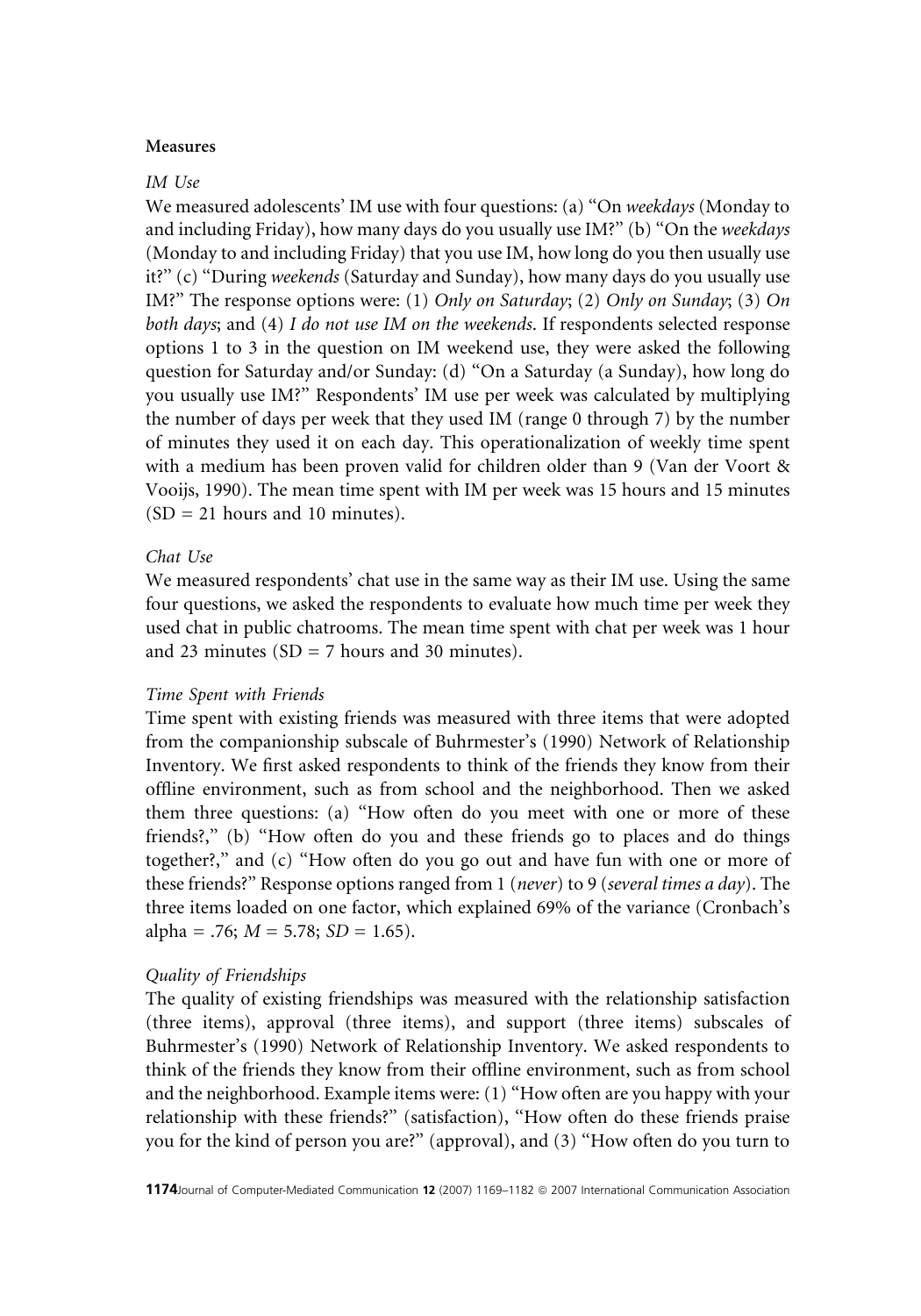these friends for support with personal problems?'' Response options ranged from 1 (never) to 5 (always). The nine items were averaged to form a quality of friendship scale (Cronbach's alpha = .93;  $M = 3.44$ ;  $SD = 0.72$ ).

# Well-Being

We used the five-item satisfaction with life scale developed by Diener, Emmons, Larsen, and Griffin (1985). Examples of items of this scale are ''I am satisfied with my life'' and ''In most ways my life is close to my ideal.'' Response categories ranged from 1 (agree entirely) to 5 (disagree entirely) and were reversely coded. Cronbach's alpha for the scale was .88, which is comparable to the alpha of .87 reported by Diener et al. (1985).

# Results

# Time Spent with IM and Chat

Respondents spent significantly more time per day on IM than on chat. Specifically, they spent on average two hours and 11 minutes per day on IM and on average 12 minutes per day on chat. This greater amount of time spent on IM suggests that if any effect of the Internet is to be expected, it will occur through the use of IM. However, to verify this claim, we test the separate effects of IM and chat in the subsequent analyses.

# Online Communication with Existing Friends

We also investigated the assumption in this and earlier studies that IM is most often used to communicate with existing friends, whereas chat in a public chatroom is more often used to communicate with strangers. This assumption was supported. Ninety-one percent of the respondents indicated that they "often" to "always" used IM to communicate with existing friends. Thirty-seven percent of the respondents indicated that they "often" to "always" used chat to communicate with existing friends.

# Pitting the Displacement Hypothesis against the Stimulation Hypothesis

Following the displacement and stimulation hypothesis, we did not assume a direct relationship between online communication and well-being. Rather, we expected that the direct relationship between online communication would be mediated by the time spent with existing friends and the quality of these friendships (see Figure 1). Table 1 presents the zero-order correlations between the independent variables (IM and chat use), the first mediating variable (time spent with friends), the second mediating variable (quality of friendships), and the dependent variable (wellbeing). In line with our expectations, neither IM nor chat use was directly related to well-being. However, the results in Table 1 do suggest a mediated positive effect of IM use and, to a lesser extent, a positive mediated effect of chat use on well-being through the time spent with friends and the quality of friendships.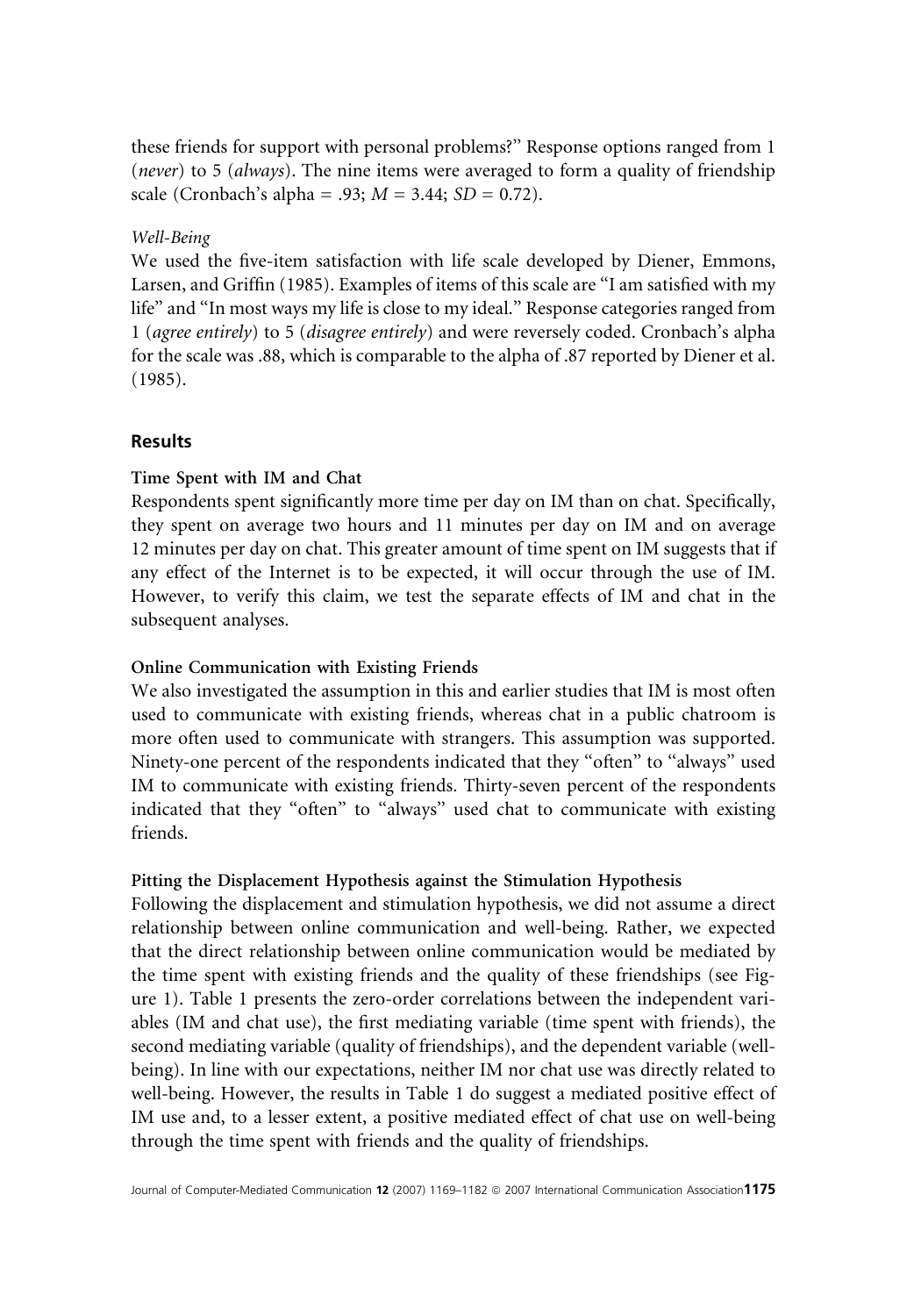We used a formal mediation analysis to test our hypotheses. In recent years, several approaches to examining indirect or mediated effects have been discussed (for a review, see MacKinnon, Lockwood, Hoffman, West, & Sheets, 2002). The most widely used approach is the causal steps approach developed by Judd and Kenny (1981) and Baron and Kenny (1986). This approach assumes that in order to test mediation, the independent, dependent, and mediator (or intervening) variables must all be correlated with each other. The causal steps approach has recently been criticized, first because it does not provide a statistical test of the size of the indirect effects, and second because the requirement that there must be a significant direct association between the independent and dependent variable is considered too restrictive (MacKinnon, Krull, & Lockwood, 2000; MacKinnon, Lockwood, et al., 2002; Shrout & Bolger, 2002).

The problems inherent in the causal steps approach are solved in the intervening variable approach proposed by MacKinnon and his colleagues (MacKinnon, Krull, et al., 2000; MacKinnon, Lockwood, et al., 2002), which was used in the present study. The first step in this approach is to run a regression analysis with the independent variable predicting the mediator. The second step is to estimate the effect of the mediator on the dependent variable, after controlling for the independent variable. However, because we hypothesized that two (rather than one) intervening variables would mediate the effect of online communication on well-being, we used a four-step procedure to test for mediation.

In the first step, the independent variable (online communication) predicted the first intervening variable (time spent with friends). In the second step, the first intervening variable (time spent with friends) predicted the second intervening variable (quality of friendships), while controlling for the independent variable (online communication). In the third step, the first intervening variable (time spent with friends) predicted the second intervening variable (quality of friendships), and in the fourth and final step, the second intervening variable (quality of friendships) predicted well-being, while controlling for the first intervening variable (time spent with friends). The results of these four regression analyses are presented in Table 2.

| Variables               | with IM  | with chat | Time spent Time spent Time spent Quality | with friends of friendships | Well-being |
|-------------------------|----------|-----------|------------------------------------------|-----------------------------|------------|
| Time spent with chat    | $33***$  |           |                                          |                             |            |
| Time spent with friends | $.16***$ | $.07*$    |                                          |                             |            |
| Quality of friendships  | $-.01$   | $-.07*$   | $.30***$                                 |                             |            |
| Well-being              | $-.03$   | .01       | $.18***$                                 | $.20***$                    |            |
| Age                     | $.20***$ | .03       | $-.03$                                   | $.06*$                      | $-.12*$    |
| Gender (male)           | .05      | .02       | .00                                      | $-.17***$                   | .05        |

Table 1 Zero-order correlations among all variables in the study

*Note:*  $* p < .05; **p < .01; p < .001$ 

1176 Journal of Computer-Mediated Communication 12 (2007) 1169-1182 @ 2007 International Communication Association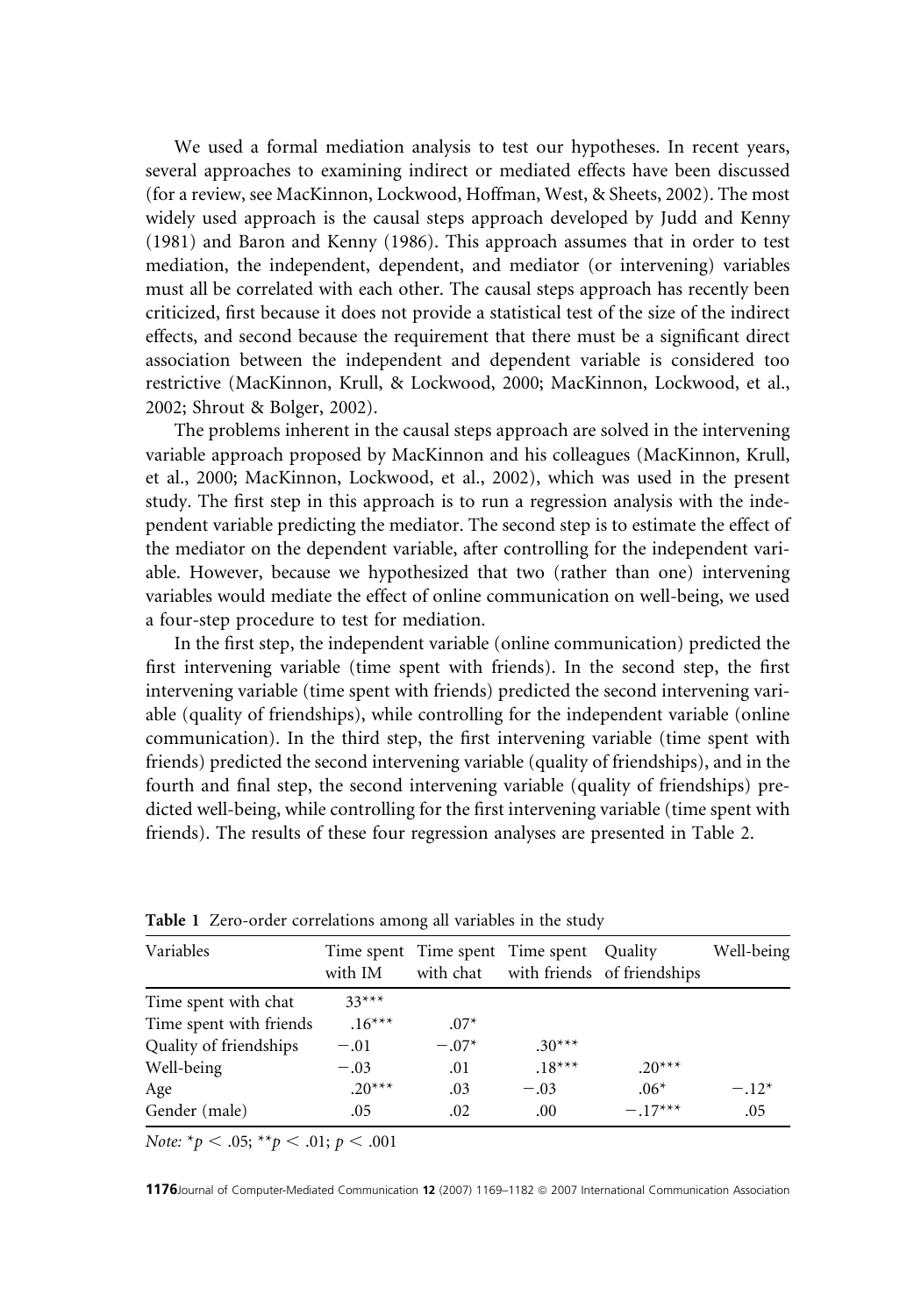|                             | B        | <b>SE</b> | β      |
|-----------------------------|----------|-----------|--------|
| First mediation analysis    |          |           |        |
| DV: Time spent with friends |          |           |        |
| IV: IM frequency            | .0014    | .0003     | $.15*$ |
| IV: chat frequency          | .0005    | .0008     | .02    |
| DV: Quality of friendships  |          |           |        |
| IV: IM frequency            | $-.0002$ | .0001     | $-.05$ |
| MV: Time spent with friends | .1376    | .0121     | $.32*$ |
| Second mediation analysis   |          |           |        |
| DV: Quality of friendships  |          |           |        |
| IV: Time spent with friends | .1339    | .0119     | $.30*$ |
| DV: Well-being              |          |           |        |
| IV: Time spent with friends | .0646    | .0146     | $.13*$ |
| MV: Quality of friendships  | .1858    | .0335     | $.16*$ |

Table 2 Mediation analyses

Notes:  $DV = Dependent variable$ ;  $IV = Independent variable$ ;  $MV = Mediating variable$  $*_p$  < .001; The 4 decimals for the Bs are presented to enable the reader to recalculate the Sobel test.

As the first mediation analysis in Table 2 shows, time spent with IM was positively related ( $\beta$  = .15,  $p < .001$ ) to the time spent with existing friends, a result which supports the stimulation hypothesis and our H1b (see Figure 1). The opposite displacement hypothesis expressed in H1a, which predicted a negative path between these two variables, was not supported. As Table 1 shows, the regression analysis showed that time spent with chat was not significantly related to time spent with friends ( $\beta$  = .02, n.s.). This implies that the first condition for mediation was not met in the case of time spent with chat. In other words, the causal predictions of the two hypotheses (H1a and H1b) only applied to IM, but not to chat. Therefore, the subsequent mediation analyses were only conducted for time spent with IM.

Our second hypothesis stated that the quality of friendships would positively predict well-being and act as mediator between time spent with friends and wellbeing (path 3 in Figure 1). This hypothesis was supported. As the second mediation analysis in Table 2 shows, the quality of friendships significantly predicted well-being  $(\beta = .16, p < .001)$ , even when the first mediating variable (time spent with friends) was controlled. The fact that time spent with friends remained a significant predictor  $(\beta = .13, p < .001)$  of well-being when the quality of friendship was controlled indicates that the mediation of quality of friendship was only partial. Finally, in support of our third hypothesis (path 2 in Figure 1), time spent with friends acted as a full mediator between time spent with IM and the quality of friendships (see the significant  $\beta$  of .32 for time spent with friends versus the nonsignificant  $\beta$  of  $-.05$  for time spent with IM).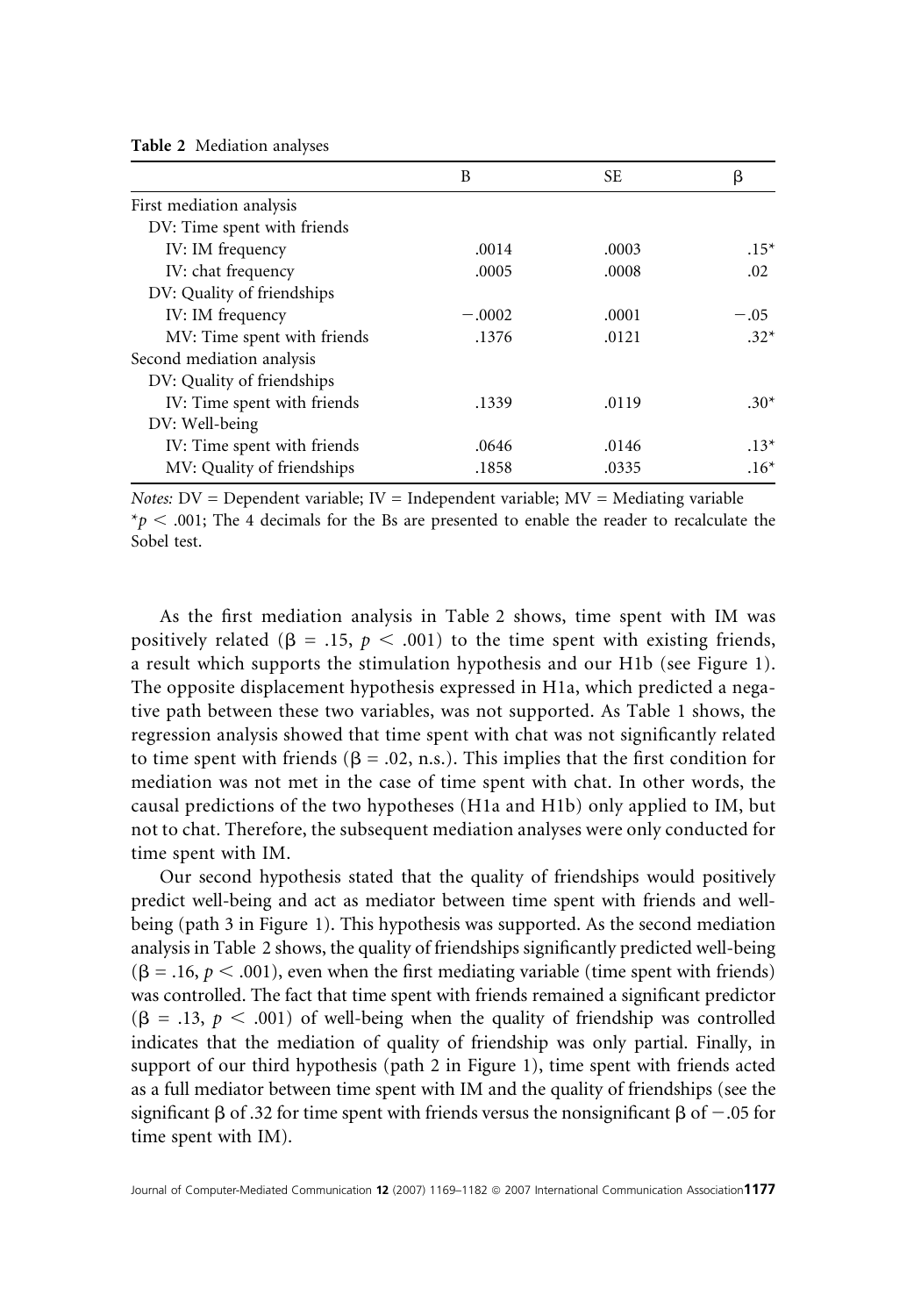We tested the significance of the indirect effects by means of a formula developed by Sobel (1982). If the Sobel test leads to the critical z-value of 1.96, the mediator carries the influence of the independent variable to the dependent variable. An online version of this test is available at http://www.unc.edu/~preacher/sobel/sobel.htm (Preacher & Leonardelli, 2005). The z-value for the first mediation analysis was 5.03,  $p = .001$ ; the z-value for the second mediation analysis was 4.98,  $p = .001$ . These significant z-values indicate that both the time spent with friends and the quality of friendships are valid underlying mechanisms through which the effect of IM on well-being can be explained.

## **Discussion**

The aim of this study was to test the validity of two opposing explanatory hypotheses on the effect of online communication on well-being: the displacement hypothesis and the stimulation hypothesis. Both hypotheses assume that online communication affects adolescents' well-being through its influence on their time spent with existing friends and the quality of those friendships. However, the displacement hypothesis assumes a negative effect from online communication to time spent with existing friends, whereas the stimulation hypothesis predicts a positive relationship between these variables.

We used formal mediation analyses to test the validity of the two mediating variables. Our results were more in line with the stimulation hypothesis than with the displacement hypothesis. We found that time spent with IM was positively related to the time spent with existing friends. In addition, the quality of friendships positively predicted well-being and acted as a first mediator between time spent with IM and well-being. Finally, we found that time spent with friends mediated the effect of time spent with IM on the quality of friendships.

However, the positive effects of our study held only for the time spent with IM and not for time spent with chat in a public chatroom. IM and chat seem to have very different functions for adolescents. In line with earlier studies, we found that the majority of adolescents use IM to talk with their existing friends. Chat in a public chatroom is less often used by adolescents. However, when utilized, adolescents primarily seem to chat with strangers. It is important for future research to differentiate between the uses of online communication technologies, because there is a risk of finding misleading null-effects when these different uses are unknowingly combined in a survey.

Overall, our study suggests that Internet communication is positively related to the time spent with friends and the quality of existing adolescent friendships, and, via this route, to their well-being. These positive effects may be attributed to two important structural characteristics of online communication: its controllability and its reduced cues. Several studies have shown that these characteristics of online communication may encourage intimate self-disclosure (e.g., Joinson, 2001; Leung, 2002; McKenna, Green, & Gleason, 2002; Tidwell & Walther, 2002; Valkenburg &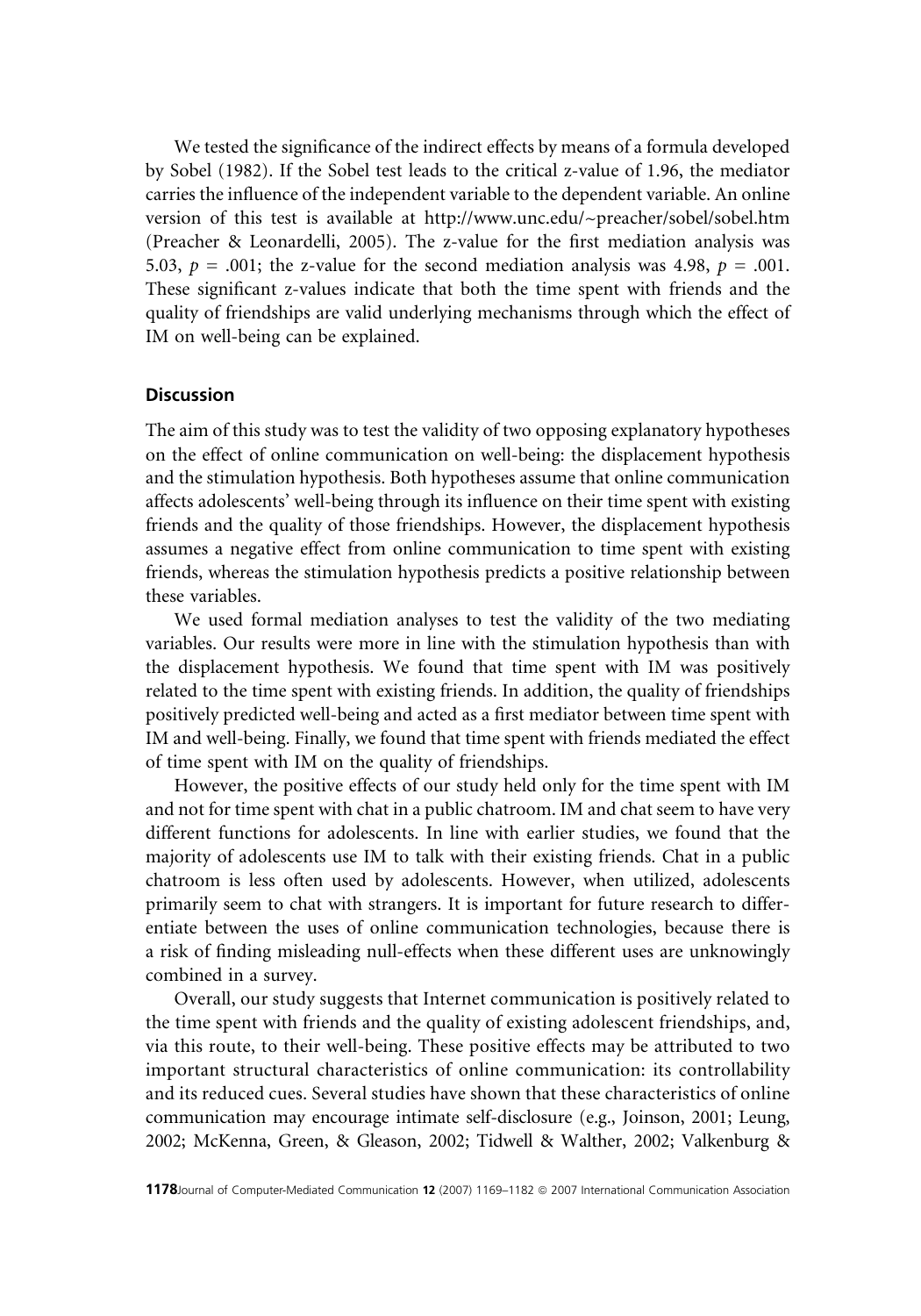Peter, 2007), especially when adolescents perceive these characteristics of Internet communication as important (Schouten, Valkenburg, & Peter, in press; Valkenburg & Peter, 2007). Because intimate self-disclosure is an important predictor of reciprocal liking, caring, and trust (Collins & Miller, 1994), Internet-enhanced intimate selfdisclosure may be responsible for a potential increase in the quality of adolescents' friendships.

Our results have several implications for future research. Because the stimulation hypothesis seems to be the best working hypothesis, follow-up research can be specifically designed to explore this hypothesis further and pursue a next step in theory formation: Attempting to answer why online communication may stimulate the quality of existing friendships. Although there is growing evidence for the positive effect of online communication on intimate self-disclosure, to date no research has demonstrated whether this potential mediator may account for a stimulation effect on the quality of existing friendships.

Although this study pitted two causal effects hypotheses against one another, we acknowledge that the assumptions of these hypotheses were tested with crosssectional data. Although our study was theory driven, a reverse explanation for our findings may also be plausible. That is, how people choose to use online communication may be influenced by the quality of their existing relationships and/or by their trait sociability (see also Baym, Zhang, & Lin, 2004). There is a pressing need for causal-correlational research to investigate the longitudinal relationships between online communication and the quality of adolescent existing relationships. Not only are longitudinal designs better able to distinguish causation from covariance, but they are also pre-eminently suitable for exploring the validity of the underlying mechanisms by which Internet communication influences adolescents' social relationships.

# Acknowledgment

We would like to thank the Netherlands Organisation for Scientific Research [NWO] for providing support for this study.

## References

- Baron, R., & Kenny, D. A. (1986). The moderator-mediator variable distinction in social psychological research: Conceptual, strategic, and statistical considerations. Journal of Personality and Social Psychology, 51(6), 1173–1182.
- Baym, N. K., Zhang, Y. B., & Lin, M. C. (2004). Social interactions across media: Interpersonal communication on the Internet, telephone and face-to-face. New Media  $\mathfrak{G}$  Society, 6(3), 299–318.
- Beebe, T. J., Harrison, P. A., McRae, J. A., Anderson, R. E., & Fulkerson, J. A. (1998). An evaluation of computer-assisted self-interviews in a school setting. Public Opinion Quarterly, 62(4), 623–632.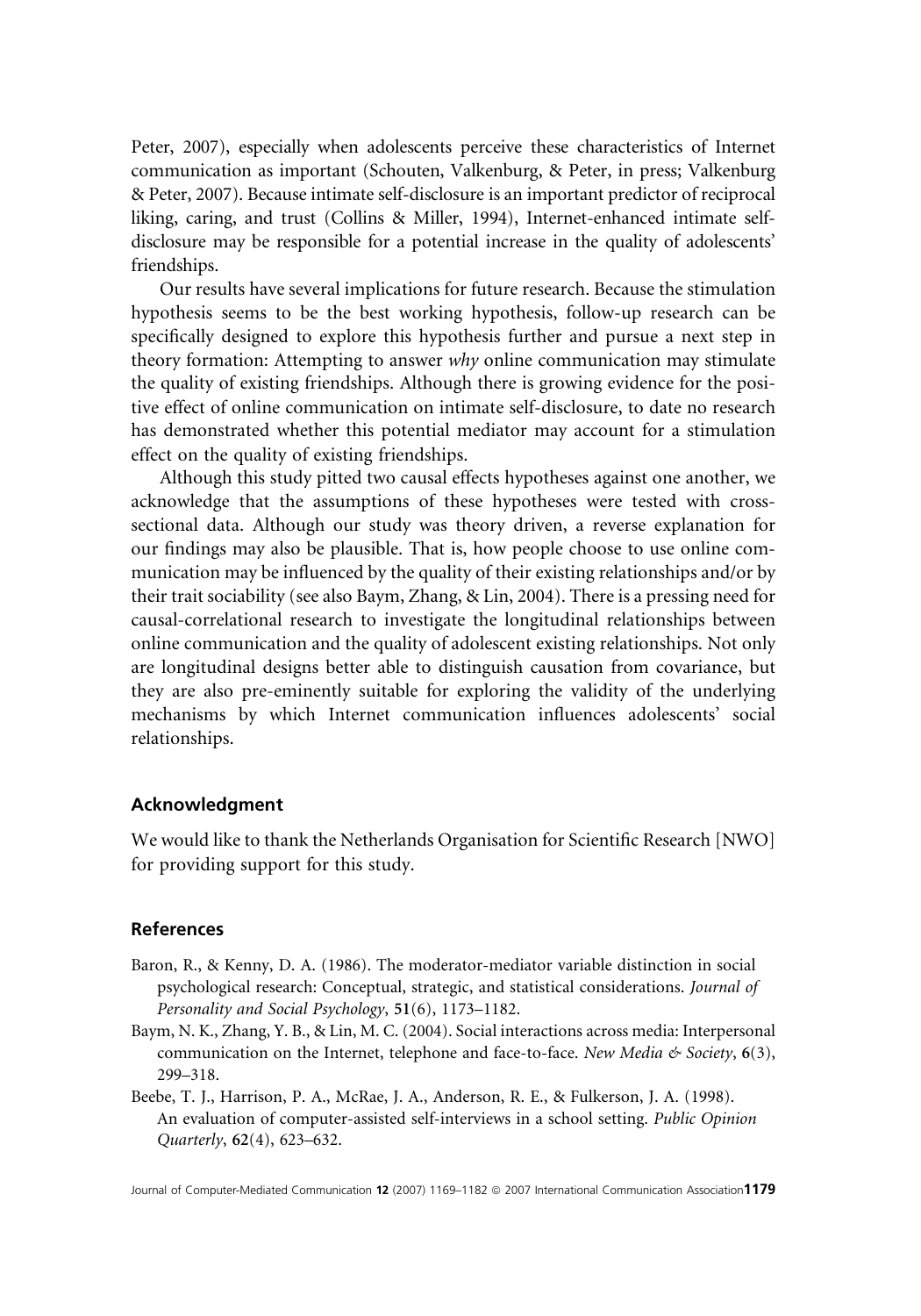- Brener, N. D., Eaton, D. K., Kann, L., Grunbaum, J. A., Gross, L. A., Kyle, T. M, et al. (2006). The association of survey setting and mode with self-reported health risk behaviors among high school students. Public Opinion Quarterly, 70(3), 354–374.
- Bryant, J. A., Sanders-Jackson, A., & Smallwood, A. M. K. (2006). IMing, text messaging, and adolescent social networks. Journal of Computer-Mediated Communication, 11(2), article 10. Retrieved July 2, 2007 from http://jcmc.indiana.edu/vol11/issue2/bryant.html
- Buhrmester, D. (1990). Intimacy of friendship, interpersonal competence, and adjustment during preadolescence and adolescence. Child Development, 61(4), 1101-1111.
- Bukowski, W. M. (2001). Friendships and the worlds of childhood. New Directions for Child and Adolescent Development, 91, 93–105.
- Collins, N. L., & Miller, L. C. (1994). Self-disclosure and liking: A meta-analytic review. Psychological Bulletin, 116, 457–475.
- Diener, E. (1984). Subjective well-being. Psychological Bulletin, 95(3), 542–575.
- Diener, E., Emmons, R. A., Larsen, R. J., & Griffin, S. (1985). The satisfaction with life scale. Journal of Personality Assessment, 49, 71–75.
- Diener, E., Suh, E. M., Lucas, R. E., & Smith, H. L. (1999). Subjective well-being: Three decades of progress. Psychological Bulletin, 125(2), 276–302.
- Grinter, R. E., & Palen, L. (2004). Instant messaging in teen life. Proceedings of the 2002 ACM Conference on Computer Supported Cooperative Work (CSCW '02). Retrieved July 5, 2004 from http://doi.acm.org/10.1145/587078.587082
- Gross, E. F. (2004). Adolescent Internet use: What we expect, what teens report. Journal of Applied Developmental Psychology, 25(6), 633–649.
- Hartup, W. W. (2000). The company they keep: Friendships and their developmental significance. In W. Craig (Ed.), Childhood Social Development: The Essential Readings (pp. 61–84). Malden, MA: Blackwell.
- Hartup, W. W., & Stevens, N. (1997). Friendships and adaptation in the life course. Psychological Bulletin, 121(3), 355–370.
- Jackson, L. A., von Eye, A., Barbatsis, G., Biocca, F., Fitzgerald, H. E., & Zhao, Y. (2004). The impact of Internet use on the other side of the digital divide. Communications of the ACM, 47(7), 43–47.
- Joinson, A. N. (2001). Self-disclosure in computer-mediated communication: The role of self-awareness and visual anonimity. European Journal of Social Psychology, 31, 177–192.
- Judd, C. M., & Kenny, D. A. (1981). Process analysis: Estimating mediation in treatment evaluations. Evaluation Review, 5(5), 602–619.
- Jung, J. Y., Qiu, L. J., & Kim, Y.-C. (2001). Internet connectedness and inequality. Communication Research, 28(4), 507–535.
- Kraut, R., Kiesler, S., Boneva, B., Cummings, J., Helgeson, V., & Crawford, A. (2002). Internet paradox revisited. Journal of Social Issues, 58(1), 49–74.
- Kraut, R., Patterson, M., Lundmark, V., Kiesler, S., Mukopadhyay, T., & Scherlis, W. (1998). Internet paradox: A social technology that reduces social involvement and psychological well being? American Psychologist, 53(9), 1017–1031.
- LaRose, S., Ghuay, F., & Boivin, M. (2002). Attachment, social support, and loneliness in young adulthood: A test of two models. Personality and Social Pscyhology Bulletin, 28(5), 684–693.

1180Journal of Computer-Mediated Communication 12 (2007) 1169-1182 @ 2007 International Communication Association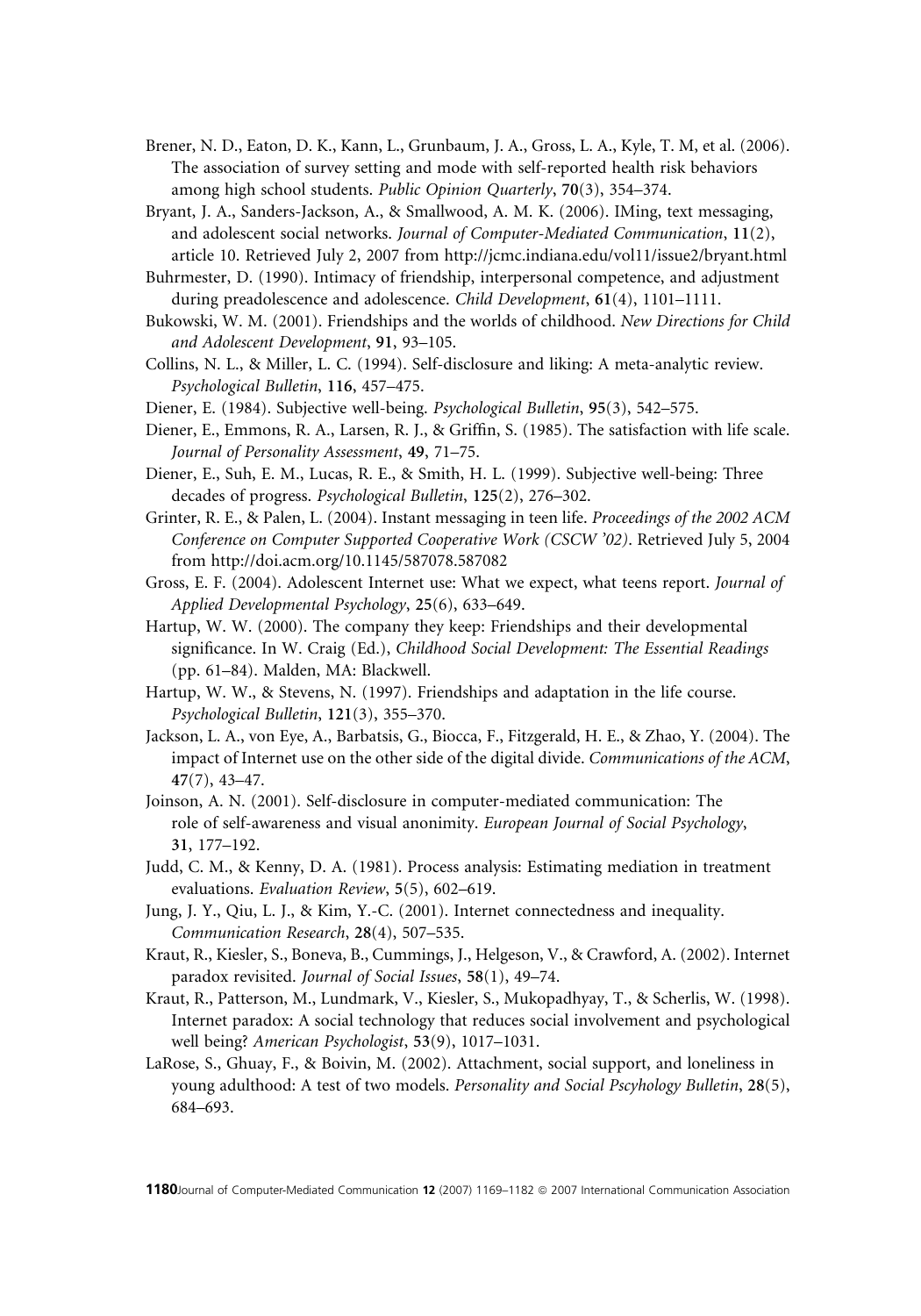- Lenhart, A., Madden, M., & Hitlin, P. (2005). Teens and Technology. Washington, DC: Pew Internet & American Life Project.
- Leung, L. (2002). Loneliness, self-disclosure and ICQ ("I Seek You") use. CyberPsychology & Behavior, 5(3), 241–251.
- MacKinnon, D. P., Krull, J. L., & Lockwood, C. M. (2000). Equivalence of the mediation, confounding, and suppression effect. Prevention Science, 1(4), 173–181.
- MacKinnon, D. P., Lockwood, C. M., Hoffman, J. M., West, S. G., & Sheets, V. (2002). A comparison of methods to test mediation and other intervening variable effects. Psychological Methods, 7(1), 83–104.
- Matei, S., & Ball-Rokeach, S. J. (2001). Real and virtual social ties: Connections in the everyday lives of seven ethnic neighborhoods. American Behavioral Scientist, 45(3), 550–564.
- McKenna, K. Y., Green, A. S., & Gleason, M. E. (2002). Relationship formation on the internet: What's the big attraction? Journal of Social Issues, 58(1), 9–31.
- Mesch, G. (2001). Social relationships and Internet use among adolescents in Israel. Social Science Quarterly, 82(2), 329–340.
- Mesch, G. (2003). The family and the Internet: The Israeli case. Social Science Quarterly, 84(4), 1083–1050.
- Morgan, C., & Cotten, S. R. (2003). The relationship between Internet activities and depressive symptoms in a sample of college freshmen. CyberPsychology & Behavior, 6(2), 133–141.
- Mustanski, B. S. (2001). Getting wired: Exploiting the Internet for the collection of sexually valid data. The Journal of Sex Research, 38(4), 292–301.
- Nie, N. H. (2001). Sociability, interpersonal relations and the Internet: Reconciling conflicting findings. American Behavioral Scientist, 45(3), 420–435.
- Nie, N. H., Hillygus, D. S., & Erbring, L. (2002). Internet use, interpersonal relations, and sociability: A time diary study. In B. Wellman & C. Haythornthwaite (Eds.), The Internet in Everyday Life (pp. 215–243). Oxford: Blackwell.
- Preacher, K. J., & Leonardelli, G. J. (2005). Calculation for the Sobel test: An interactive calculation tool for mediation tests. Retrieved March 1, 2006 from http://www.unc.edu/ ~preacher/sobel/sobel.htm
- Sanders, C. E., Field, T. M., Diego, M., & Kaplan, M. (2000). The relationship of Internet use to depression and social isolation. Adolescence, 35(138), 237–242.
- Schouten, A. P., Valkenburg, P. M., & Peter, J. (in press). Precursors and underlying processes of adolescents' online self-disclosure: Developing and testing an ''Internet-attribute-perception'' model. Media Psychology.
- Shaw, L. H., & Gant, L. M. (2002). In defense of the Internet: The relationship between Internet communication and depression, loneliness, self-esteem, and perceived social support. CyberPsychology & Behavior, 5(2), 157-170.
- Shrout, P. E., & Bolger, N. (2002). Mediation in experimental and nonexperimental studies: New procedures and recommendations. Psychological Methods, 7(4), 422–445.
- Sobel, M. E. (1982). Asymptotic intervals for indirect effects in structural equations models. In S. Leinhart (Ed.), Sociological Methodology (pp. 290–312). San Francisco: Jossey-Bass.
- Subrahmanyam, K., Kraut, R. E., Greenfield, P. M., & Gross, E. (2000). The impact of home computer use on children's activities and development. Future of Children, 10(2), 123–144.